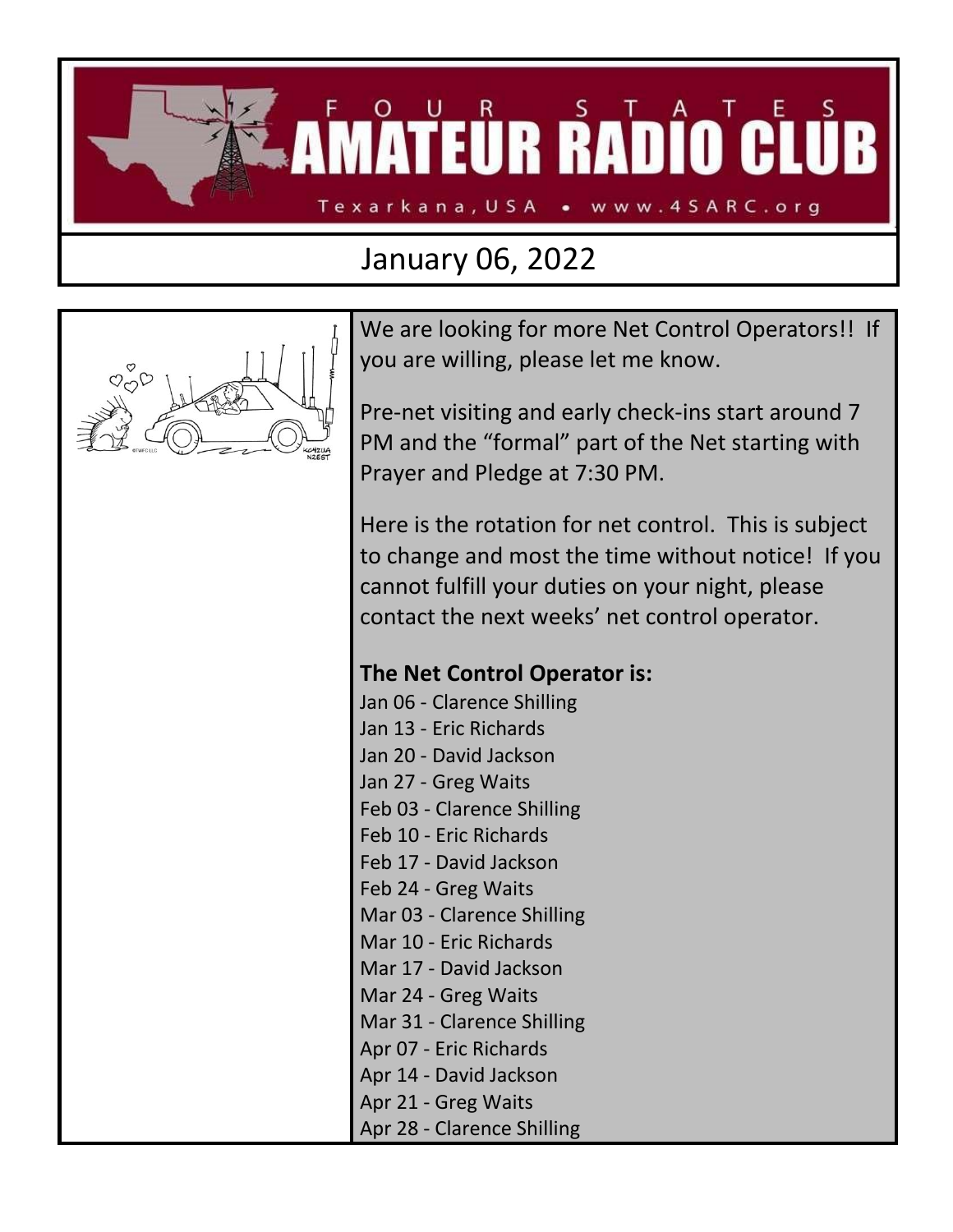| May 05 - Eric Richards     |
|----------------------------|
| May 12 - David Jackson     |
| May 19 - Greg Waits        |
| May 26 - Clarence Shilling |
| Jun 02 - Eric Richards     |
| Jun 09 - David Jackson     |
| Jun 16 - Greg Waits        |
| Jun 23 - Eric Richards     |
| Jun 30 - David Jackson     |

|  | <b>Membership Renewal</b><br>It's time to renew. It's easy! If you are already a<br>member, login as normally do, then click on Member<br>Only / Member Detail. Your information should<br>automatically populate. |  |  |  |
|--|--------------------------------------------------------------------------------------------------------------------------------------------------------------------------------------------------------------------|--|--|--|
|  |                                                                                                                                                                                                                    |  |  |  |
|  | If you are not member yet, click on Register at the<br>top of the home page.                                                                                                                                       |  |  |  |
|  | You may pay by Paypal or by check, online or in<br>person at the meeting.                                                                                                                                          |  |  |  |
|  | <b>Meeting Notice!</b>                                                                                                                                                                                             |  |  |  |
|  | <b>Location Change</b>                                                                                                                                                                                             |  |  |  |
|  | Since the January meeting is New Years Day, the<br>January meeting has been cancelled.                                                                                                                             |  |  |  |
|  | The February 5th meeting will be held in the<br>Agriculture Building at the Four States Fairgrounds.<br>The meeting will begin at 9:30. Breakfast will NOT<br>be served.                                           |  |  |  |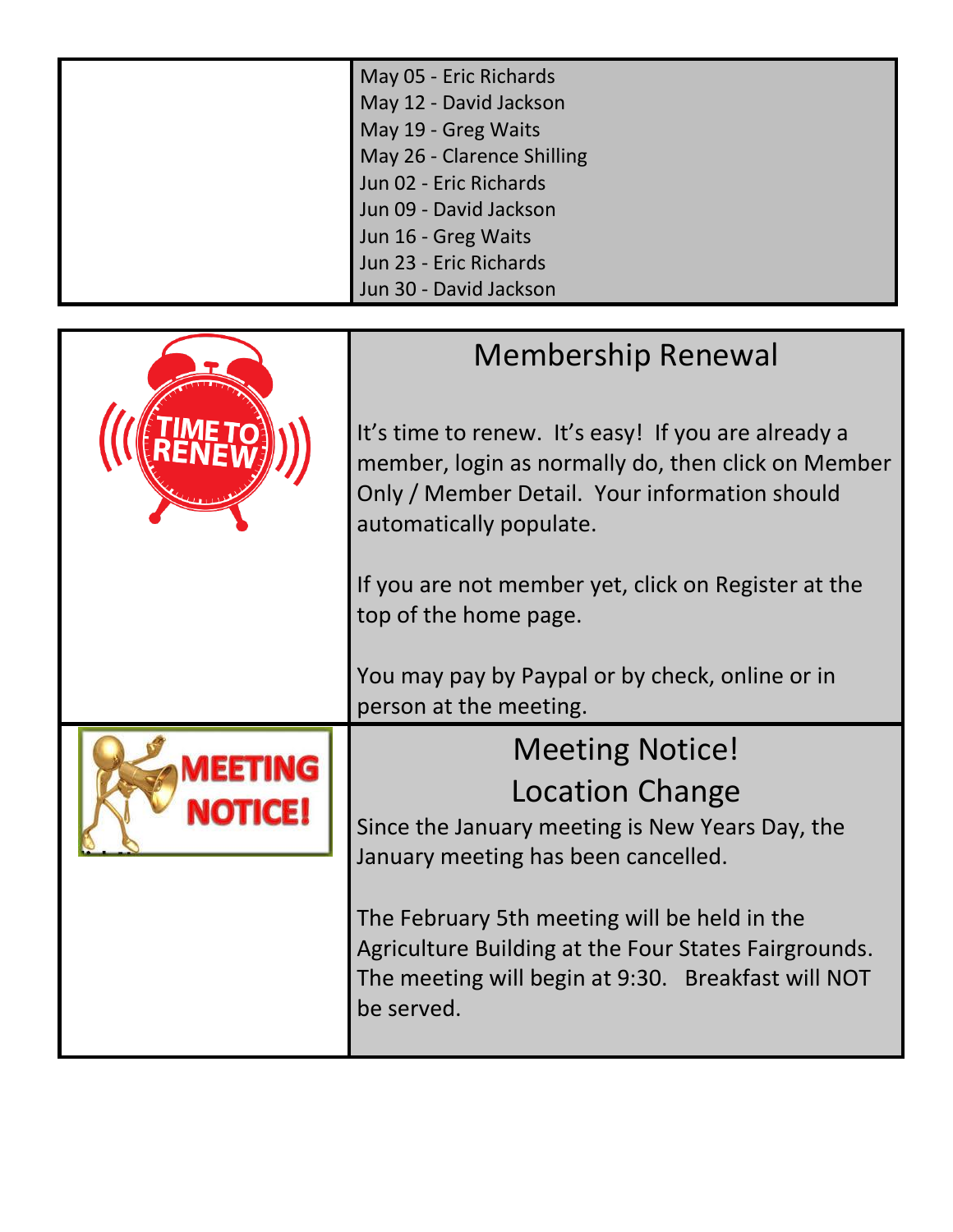| <b>12. 672</b><br><b>AFTITAGERS</b><br>.<br>Tuar Sister Februarida Pres <i>ide</i> n Bulah<br>Bitmar<br>Agri Ctr Bldg |
|-----------------------------------------------------------------------------------------------------------------------|
| Friday Morning breakfast at Johnny B's. They<br>open at 6am!                                                          |

| Ready for your Technician or upgrade to General, or<br>Extra?<br>Email us at exam@4sarc.org! It's that easy! |                                              |                                                                                                                 |                                                                                         |
|--------------------------------------------------------------------------------------------------------------|----------------------------------------------|-----------------------------------------------------------------------------------------------------------------|-----------------------------------------------------------------------------------------|
| Sunday<br>Sunday<br>Sunday<br>Monday<br>Tuesday<br>Tuesday                                                   | 8:30<br>8:30<br>9:01<br>8:20<br>7:30<br>8:00 | <b>Got NET?</b><br>Daingerfield<br>D-Star<br><b>Nashville</b><br>Slow Scan TV 147.285 / 77<br>D-Star<br>Atlanta | 145.230 / 151.4<br><b>REF 77A</b><br>147.045 / 107.2<br><b>REF 48B</b><br>145.390 / 100 |